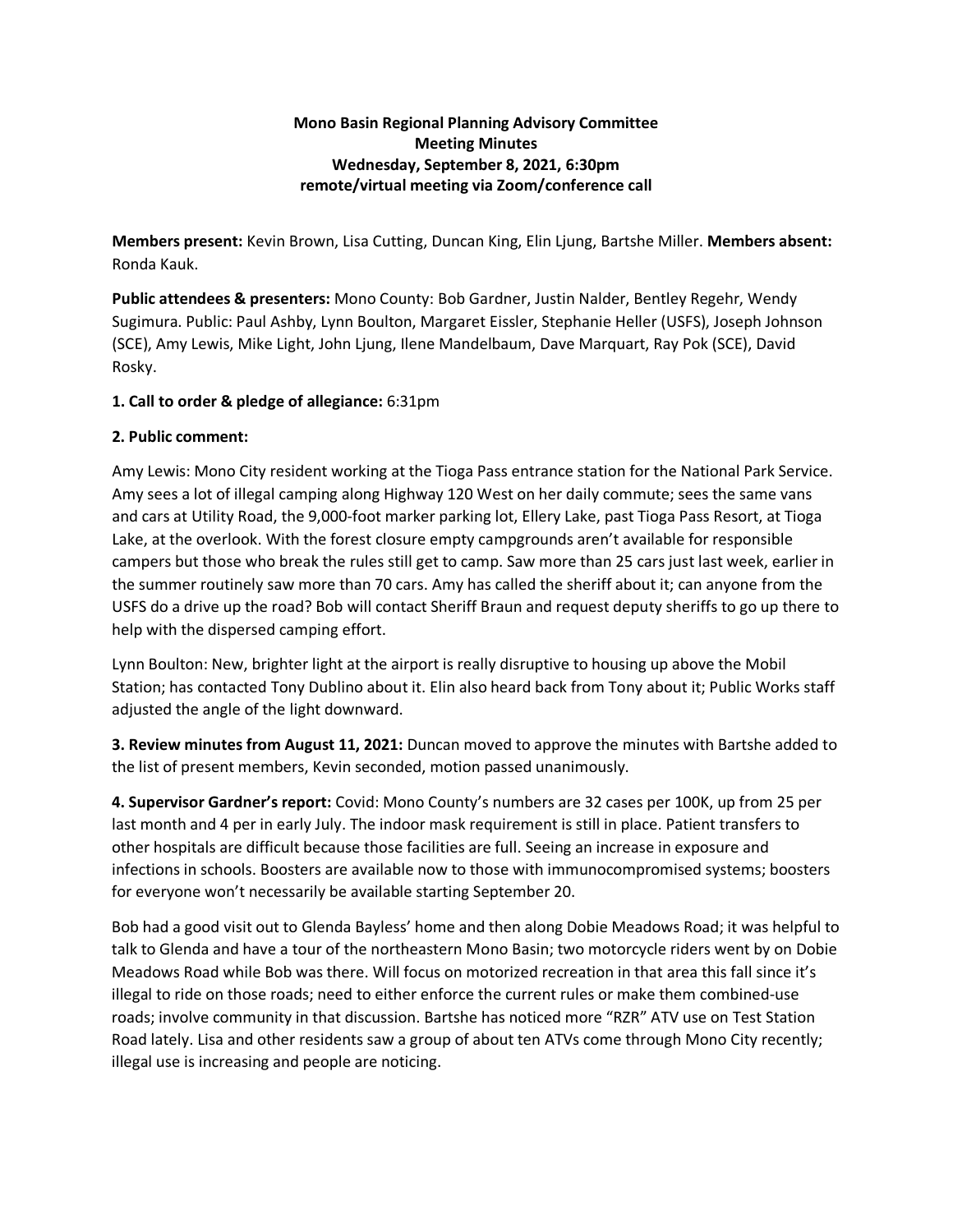Yesterday the Board of Supervisors reversed a decision not to ban camping on county roads/parking lots; the ordinance to ban camping in those areas was approved. Will soon be illegal to camp in the Hess Park parking lot, County Park parking lot, and on County roads; will be putting up signs to that effect.

#### **5. Chair's report:** None.

## **6. Members' reports:**

Elin: Attended housing subcommittee meeting last month. Recent news about the child sexual abuse going on for years in Lee Vining was very upsetting; glad that the Sheriff's department has been working on an investigation and made an arrest; good to hear that the schools have support systems for the survivors and their families; hopefully Mono County Behavioral Health can be a resource too.

Kevin: Attended the housing subcommittee meeting.

Bartshe: Accolades and gratitude to whoever got the streetlights changed in Lee Vining to a warmer color and dimmer brightness. New airport light is a huge disruptive beacon for a good 20–30 miles. State Water Board is on the precipice of issuing amended licenses to the Los Angeles Department of Water & Power regarding streamflows and a modified Grant Lake Outlet; this has been eight years in the making and DWP is trying to railroad it by claiming that the State Water Board hasn't considered the public trust values for Mono Lake; but the Board did that back in 1994.

Lisa: Attended the housing subcommittee meeting.

**7. Inyo National Forest update (Stephanie Heller):** Stephanie is the first District Ranger since the late 1990s. The regional order for forest closures has been taking up all her time. The Inyo National Forest had no say about what was put in the order; the order expires September 17; hopeful that it won't get extended because it's been so impactful to business and people here; working with regional office about the Inyo writing its own order that might allow just day use.

Have a lot of Covid testing/vaccine regulations being put in place; mandatory for every employee, volunteer, and contractor to provide a self-attestation that they're vaccinated and if they're not, to be tested twice a week; haven't implemented it yet because it's burdensome and difficult.

**8. Mono Basin Fire Safe Council:** The August meeting covered BLM and USFS fire breaks in Mono City. Discussion about brush removal and whether Mono City Fire Department could get a chipper to be available for residents. Fire safe flyers have gone out. Dave Swisher is coordinating the emptying of green waste dumpsters. Mono County is applying for an 18-month-long California Fire Safe Council position; would be someone to coordinate with agency partners and work with residents. Next Fire Safe Council meeting is September 15 at 5:00pm.

**9. Housing subcommittee:** Elin summarized the subcommittee's three pronged approach: 1) determine the best piece of land for housing, 2) determine the current housing need, and 3) determine the kind of project that should be pursued. Subcommittee plans to survey community to help answer these questions. Bob mentioned that the USFS barracks should be part of the housing conversation. Stephanie outlined that the barracks currently house USFS, BLM, and State Parks employees and the USFS doesn't have enough housing at the moment, need more housing for government employees at the compound.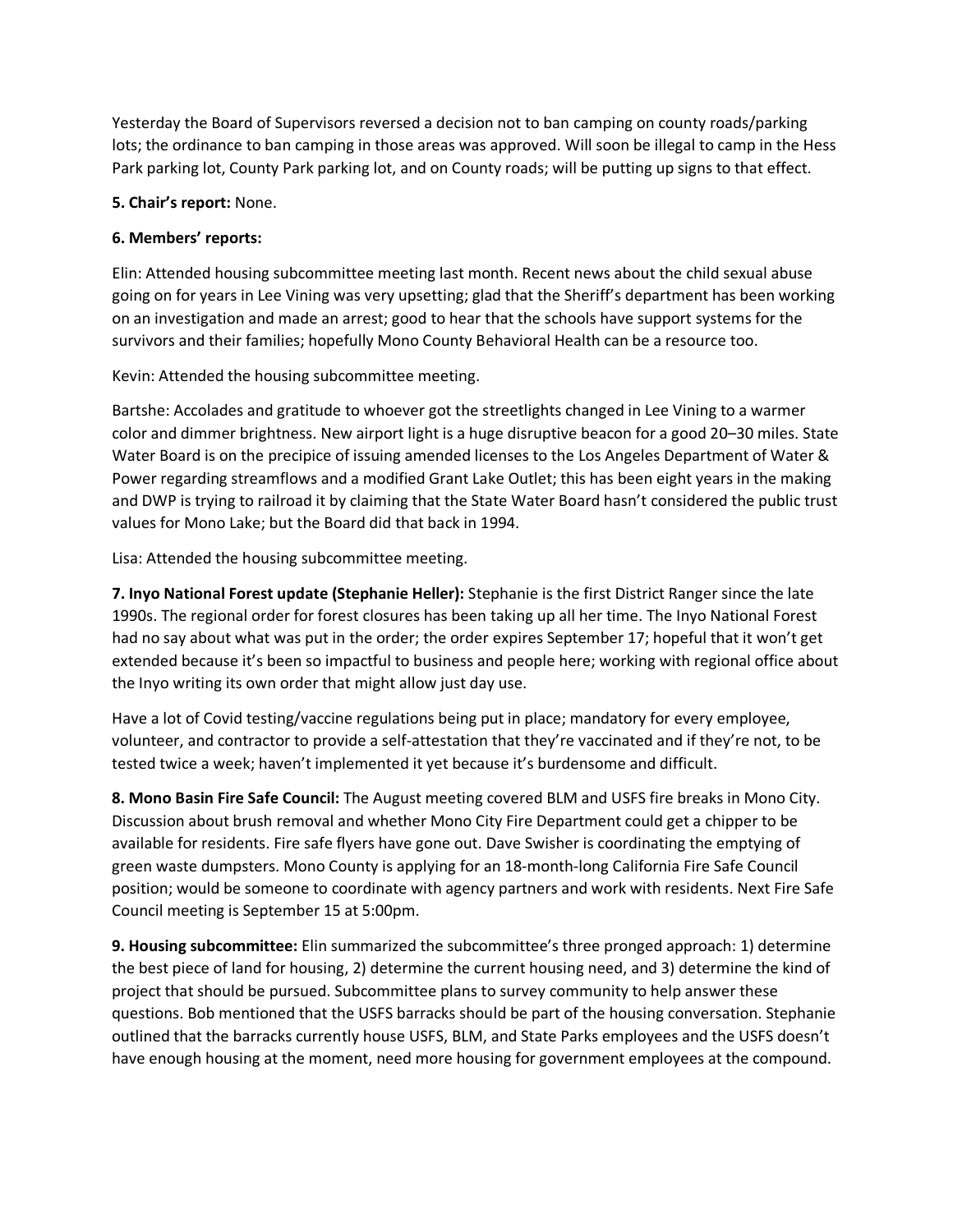**10. Updates on SCE substation (Ray Pok):** Joseph Johnson is project manager for the "Lee Vining Rebuild Project" at the substation. He described plans to transfer all of Lee Vining to substation power that will involve outages in mid-September. Goal is to have the substation work done by the end of September; come back next year to work on the demolition of the old substation.

Historical public access: Joseph's predecessor gave the RPAC a tour a few years ago and assured the group that public access would remain through the site. After that the USFS road that provided access from Lee Vining to the Pumice Plant was obliterated. Will that road and access be restored? Joseph and Ray responded that the plan right now is to return the road to the condition it was in with boulders to prohibit people driving through the substation, no driving or parking allowed, but pedestrian access allowed. However, it's an energized substation and for public safety generally SCE does not want people in there. RPAC would like a tour of the area next spring when the snow allows.

Reclamation/restoration: RPAC and public expressed disappointment with the general eyesore the substation has become. Ray said the seeding is done and majority of restoration was done near the driveway from Highway 395; Joseph will put in more seed mix if the first seeding doesn't take. Ray pointed out that one option included expanding the substation across both sides of Highway 395, which would have been much more visually impactful but would have also required SCE to do an EIR. Public recommendation that SCE should talk to local native plant restoration experts to make sure vegetation is used to solve visual and habitat impacts. SCE is constrained by state and federal standards and corporate security group's recommendations for public safety and substation security.

Lisa: In Mono City crews in SCE-marked trucks have been clearing vegetation and brush from under power poles, which is great, but then leaving the cleared brush outside of the cleared perimeter, which increases fuel load for private properties near those poles. Ray responded that they should be hauling the cleared brush off so he'll follow up with them.

Lisa: SCE restrooms at Lundy Dam area are now unlocked thanks to Bob contacting SCE staff.

**11. Updates on Conway Ranch (Justin Nalder):** Grazing operation got going late this year compared to future seasons and the lessee has asked to extend this year's season by a few weeks; Board of Supervisors will consider that request at next week's meeting; Justin does not think that extension would have any adverse effects. The lessee created a ten-acre corridor to avoid the "spring complex" that flows toward Wilson Creek. Cattle have not had access to the riparian corridor of Wilson Creek nor impacted the streambanks or creek bed; it's very different than how sheep impacted the creek in the past. Cattle congregate around watering areas so will be keeping an eye on those in the future, especially if drought continues. Where County cannot supply water for cattle to drink the lessee can pump water out of County diversion points for troughs. Grazed areas have regrown after cattle were moved to different paddocks; health and diversity of vegetation is impressive. Fences will be easier to set up next year so grazing can get going earlier. Lessee was conscientious about County's requests throughout the season. Lessee decided to graze fewer cows than they were allowed; the cap is for cowcalf pairs but they had only cows grazing this year. Justin will let Bentley know when public can access entire ranch and Bentley will distribute that to the RPAC interest list.

**12. Mono Basin Community Plan Fourth Workshop:** Lisa went through the plan to find items that could potentially be addressed quickly; continue these items next month to get Bob's take (Bob had to leave meeting by this point). Continue items related to the Kutzadika'a Tribe and transportation next month.